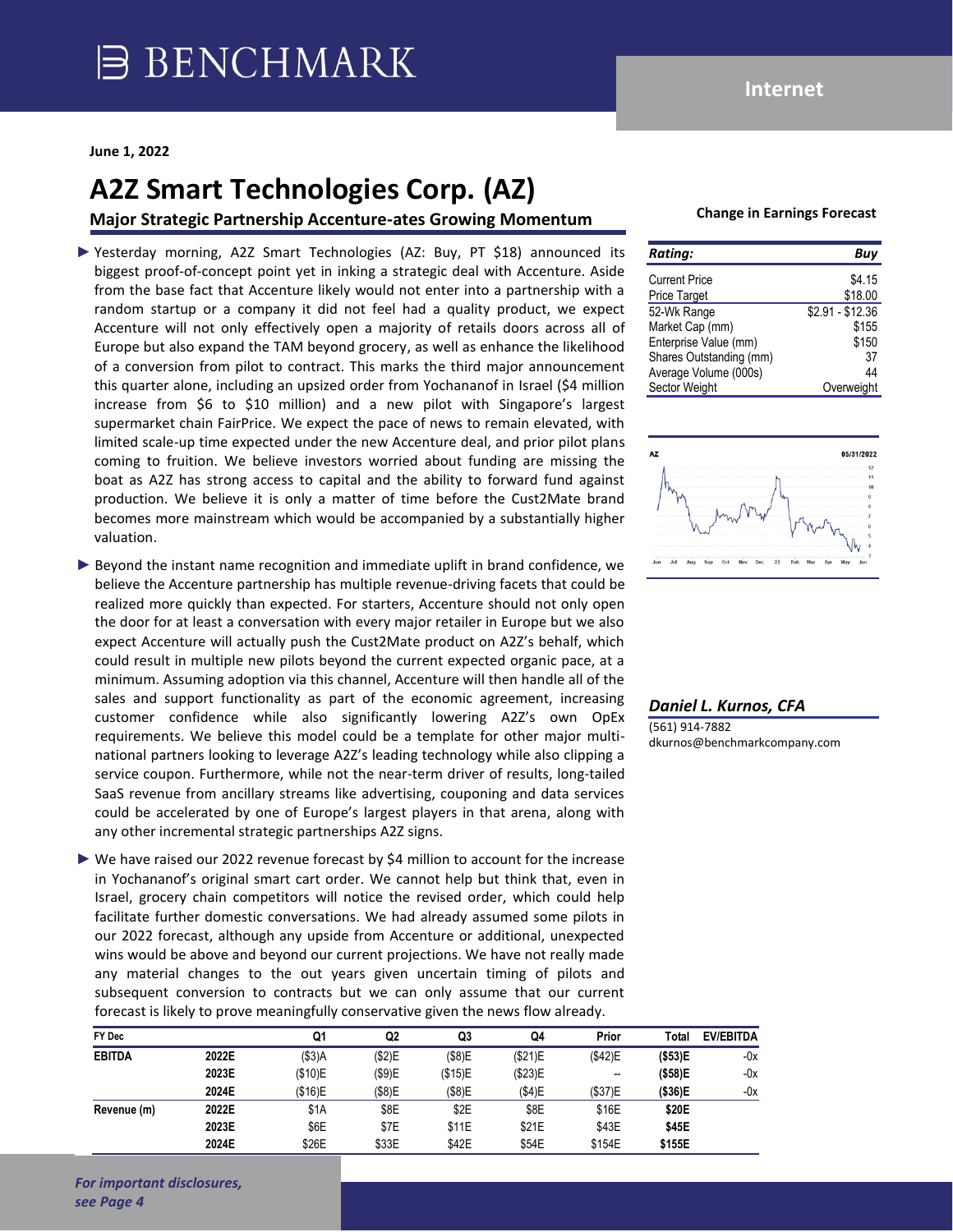| <b>A2Z Valuation Analysis</b>           |           |                |  |  |  |  |
|-----------------------------------------|-----------|----------------|--|--|--|--|
| (\$ in millions, except per share data) |           |                |  |  |  |  |
| <b>Fiscal Year Ending December 31,</b>  | 2023E     | <b>PF2024E</b> |  |  |  |  |
|                                         |           |                |  |  |  |  |
| <b>Stock Price</b>                      | \$4.15    | \$4.15         |  |  |  |  |
| <b>Revenue</b>                          |           |                |  |  |  |  |
| <b>Diluted Shares</b>                   | 37,353    | 37,353         |  |  |  |  |
| <b>Market Capitalization</b>            | \$155,015 | \$155,015      |  |  |  |  |
| <b>Total Debt</b>                       | (809)     | (809)          |  |  |  |  |
| Cash                                    | 5,774     | 5,774          |  |  |  |  |
| <b>Enterprise Value</b>                 | 150,050   | 150,050        |  |  |  |  |
| Revenue                                 | 44,640    | 160,940        |  |  |  |  |
| Multiple                                | 3.4x      | 0.9x           |  |  |  |  |
| <b>Target Multiple</b>                  |           | 5x             |  |  |  |  |
| <b>Implied Price</b>                    |           | \$18.03        |  |  |  |  |
| <b>Price Target</b>                     |           | \$18.00        |  |  |  |  |
| Upside to Target                        |           | 333.7%         |  |  |  |  |

Source: Company reports and The Benchmark Company Estimates.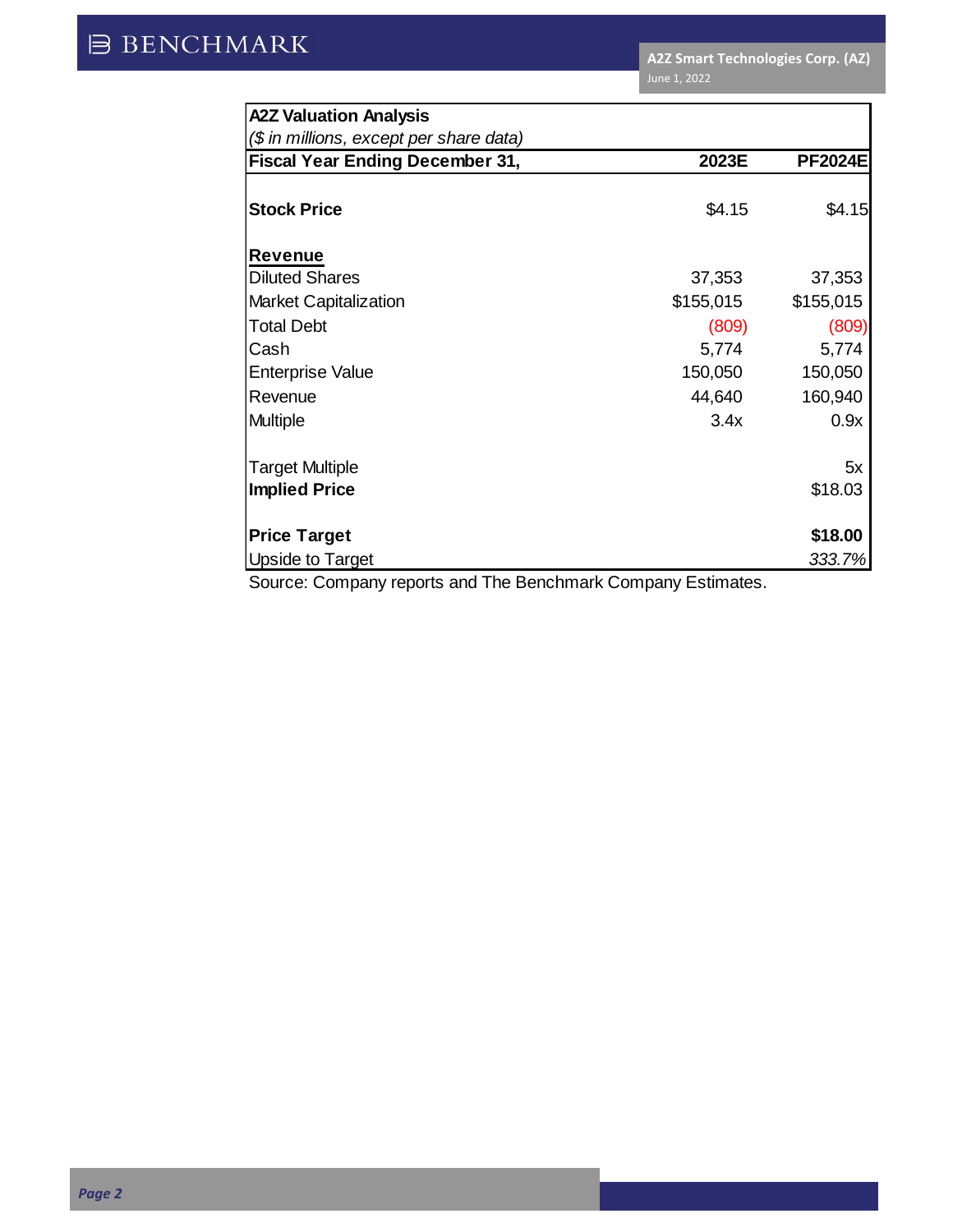| (\$ in thousands, except per share data)     |           |           |            |            |            |            |
|----------------------------------------------|-----------|-----------|------------|------------|------------|------------|
| Fiscal Year Ending December 31,              | 2019      | 2020      | 2021       | 2022E      | 2023E      | 2024E      |
| <b>Revenues</b>                              | \$1,384   | \$1,068   | \$2,685    | 19,500     | 44,640     | 155,340    |
| Yr.-Yr. Pct. Change                          | $-99.3%$  | $-22.8%$  | 0.0%       | 0.0%       | 128.9%     | 248.0%     |
| COGS                                         | (783)     | (853)     | (2,029)    | (59, 500)  | (80,000)   | (160,000)  |
| Pct. of Revenue                              | 56.6%     | 79.9%     | 75.6%      | 305.1%     | 179.2%     | 103.0%     |
| <b>Gross Profit</b>                          | 601       | 215       | 656        | (40,000)   | (35, 360)  | (4,660)    |
| Pct. of Revenue                              | 43.4%     | 20.1%     | 24.4%      | $-205.1%$  | $-79.2%$   | $-3.0%$    |
| Yr.-Yr. Pct. Change                          | $-99.3%$  | $-64.2%$  | 205.1%     | $-6197.5%$ | $-11.6%$   | $-86.8%$   |
| <b>Operating expenses</b>                    |           |           |            |            |            |            |
| Research and Development                     | (414)     | (418)     | (3,222)    | (5, 565)   | (7,965)    | (10, 365)  |
| Pct. of Revenue                              | 29.9%     | 39.1%     | 120.0%     | 28.5%      | 17.8%      | 6.7%       |
| Sales and Marketing                          | (87)      | (108)     | (102)      | (4, 583)   | (10, 583)  | (16, 583)  |
| Pct. of Revenue                              | 6.3%      | 10.1%     | 3.8%       | 23.5%      | 23.7%      | 10.7%      |
| General and Administrative                   | (754)     | (2, 365)  | (6, 494)   | (3, 496)   | (4, 496)   | (5, 496)   |
| Pct. of Revenue                              | 54.5%     | 221.4%    | 241.9%     | 17.9%      | 10.1%      | 3.5%       |
| <b>Total Operating Expense</b>               | (1,255)   | (2,891)   | (9,818)    | (13, 644)  | (23, 044)  | (32, 444)  |
| Pct. of Revenue                              | 90.7%     | 270.7%    | 365.7%     | 70.0%      | 51.6%      | 20.9%      |
| <b>Adjusted EBITDA</b>                       | (385)     | (1,862)   | (7,999)    | (52, 876)  | (57, 636)  | (36, 336)  |
| Yr.-Yr. Pct. Change                          | $-101.9%$ | $-109.2%$ | 0.0%       | 0.0%       | 9.0%       | $-37.0%$   |
| EBITDA margin                                | $-64.1%$  | $-866.0%$ | $-297.9%$  | $-271.2%$  | $-129.1%$  | $-23.4%$   |
| Depreciation and amortization                | 205       | 213       | 321        | 528        | 528        | 528        |
| Stock based compensation & Other             | 64        | 601       | 842        | 240        | 240        | 240        |
| <b>Operating income</b>                      | (\$654)   | (\$2,676) | (\$9,162)  | (53, 644)  | (58, 404)  | (37, 104)  |
| Operating margin                             | $-47.3%$  | $-250.6%$ | $-341.2%$  | $-275.1%$  | $-130.8%$  | $-23.9%$   |
| Other, Net                                   | (1,792)   | (3,228)   | (30, 895)  | (64)       | (64)       | (64)       |
| Financial Expense, Net                       | (109)     | (32)      | (91)       | 8          | 8          | 8          |
| Income before taxes                          | (2, 555)  | (5,936)   | (40, 148)  | (53,700)   | (58, 396)  | (37,096)   |
| Tax provisions                               | (380)     | (17)      | (142)      | 0          | 0          | 0          |
| Tax percentage                               | $-14.9%$  | $-0.3%$   | $-0.4%$    | 0.0%       | 0.0%       | 0.0%       |
| Other Comprehensive/Non-Controlling Interest | (75)      | (1, 311)  | 555        | (572)      | 0          | 0          |
| Net Loss Attributable to A2Z Shareholders    | (\$3,010) | (\$7,264) | (\$39,735) | (\$54,272) | (\$58,396) | (\$37,096) |
| <b>EPS</b>                                   | (\$0.07)  | (\$0.12)  | (\$1.70)   | (\$2.02)   | (\$2.18)   | (\$1.38)   |
| <b>Shares Outstanding</b>                    | 40,455    | 50,275    | 23,341     | 26,836     | 26,836     | 26,836     |
| Free Cash Flow (FCF)                         |           |           |            |            |            |            |
| EBITDA                                       | (385)     | (1,862)   | (7,999)    | (52, 876)  | (57, 636)  | (36, 336)  |
| Cash Interest                                | (109)     | (32)      | (91)       | \$8        | \$8        | \$8        |
| Cash Taxes                                   | (380)     | (17)      | (142)      | \$0        | \$0        | \$0        |
| Capital Expenditures                         | (28)      | (227)     | (412)      | (\$820)    | (\$820)    | (\$820)    |
| <b>Working Capital Adjustments</b>           | 0         | 0         | 0          | \$0        | \$0        | \$0        |
| Free Cash Flow                               | (902)     | (2, 138)  | (8,644)    | (53,688)   | (58, 448)  | (37, 148)  |
| FCF per Diluted Share                        | (\$0.02)  | (\$0.04)  | (\$0.37)   | (\$2.00)   | (\$2.18)   | (\$1.38)   |
| Yr.-Yr. Pct. Change                          |           |           |            |            |            |            |

Source: Company Reports and The Benchmark Company Estimates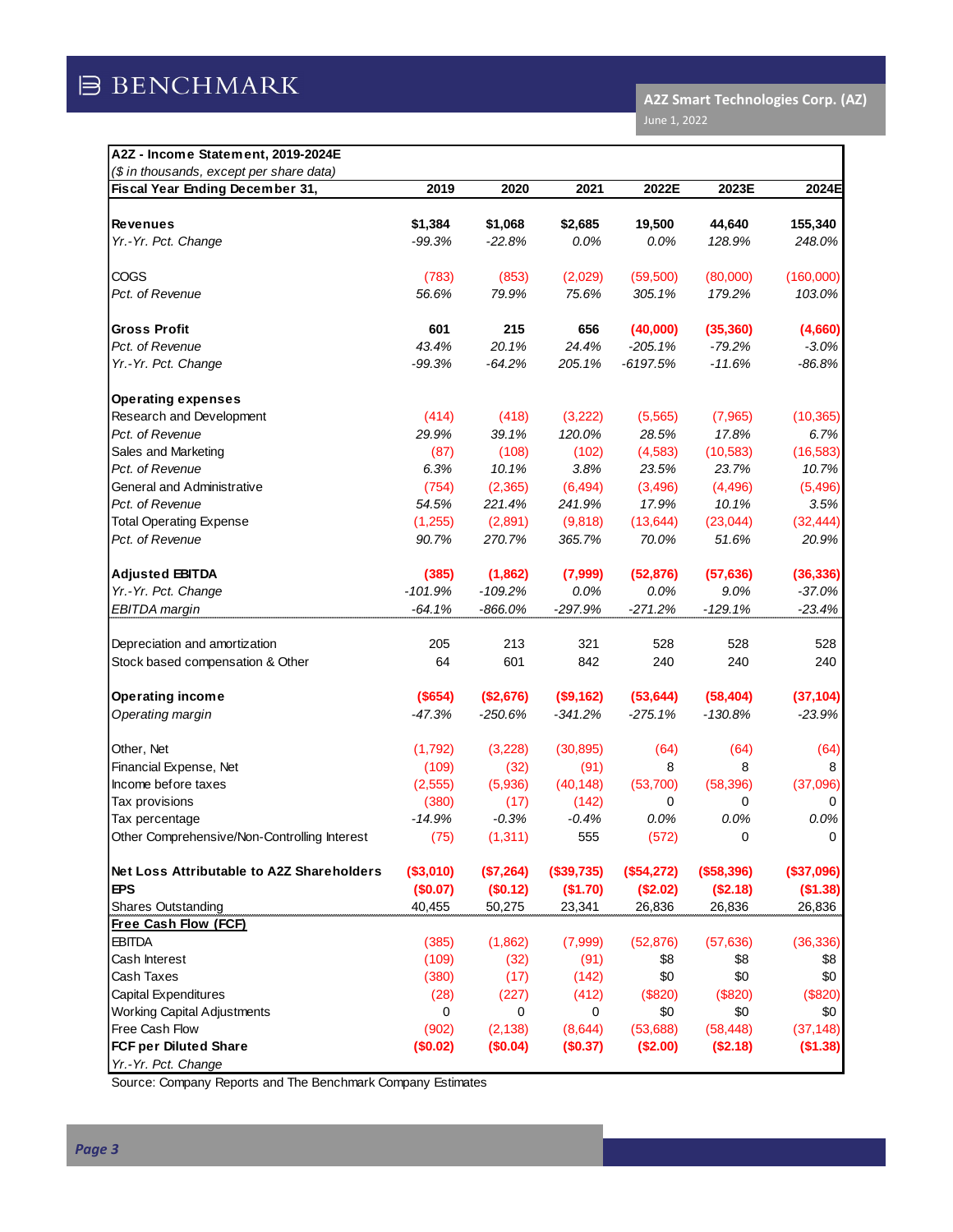## **Important Disclosures**

#### **Analyst Certification**

The Benchmark Company, LLC ("Benchmark") analyst(s) whose name(s) appears on the front page of this research report certifies that the recommendations and opinions expressed herein accurately reflect the research analyst's personal views about any and all of the subject securities or issues discussed herein. Furthermore, no part of the research analyst's compensation was, is, or will be, directly or indirectly, related to the specific recommendations or views expressed by the research analyst(s) in this research report.

## **Equity Research Ratings System**

#### **Firm-Wide Stock Ratings Distribution**

#### As of March 31, 2022

|      | <b>All Covered</b><br><b>Companies</b> |       | Investment<br><b>Banking</b><br><b>Clients</b> |       |  |
|------|----------------------------------------|-------|------------------------------------------------|-------|--|
| Buy  | 277                                    | 82.4% | 79                                             | 23.5% |  |
| Hold | 58                                     | 17.3% | 1                                              | 0.3%  |  |
| Sell | 1                                      | 0.3%  | 0                                              | 0%    |  |

#### **Company Ratings**

- **Buy:** Stock is expected to outperform the analyst's defined Sector/Industry Index\* over the following 6 to 12 months.
- *Speculative Buy*: The stock has a market value below \$100M and/or a higher financial risk profile. It is expected to outperform the analyst's defined sector/industry index over the following 6 to 12 months.
- *Hold:* Stock is expected to perform in-line with the analyst's defined Sector/Industry Index\* over the following 6 to 12 months.
- **Sell:** Stock is expected to underperform the analyst's defined Sector/Industry Index\* over the following 6 to 12 months.

#### **Industry Ratings**

- *Overweight:* Analyst's defined Sector/Industry Index\* is expected to outperform the S&P 500 over the following 6 to 12 months.
- *Market Weight:* Analyst's defined Sector/Industry Index\* is expected to perform in-line with the S&P 500 over the following 6 to 12 months.
- *Underweight:* Analyst's defined Sector/Industry Index\* is expected to underperform the S&P 500 over the following 6 to 12 months.

#### **Benchmark Disclosures as of June 1, 2022**

| Company                      | <b>Disclosure</b> |
|------------------------------|-------------------|
| A2Z Smart Technologies Corp. |                   |

#### **Research Disclosure Legend**

- 1. In the past 12 months, Benchmark and its affiliates have received compensation for investment banking services from the subject company.
- 2. In the past 12 months, Benchmark and its affiliates have managed or co-managed a public offering of securities for the subject company.
- 3. Benchmark and its affiliates expect to receive or intend to seek compensation for investment banking services from the subject company in the next three months.
- $4.$  The research analyst, a member of the research analyst's household, any associate of the research analyst, or any individual directly involved in the preparation of this report has a long position in the shares or derivatives of the subject company.
- 5. The research analyst, a member of the research analyst's household, any associate of the research analyst, or any individual directly involved in preparation of this report has a short position in the shares or derivatives of this subject company.
- $6.$  A member of the research analyst's household serves as an officer, director or advisory board member of the subject company.
- 7. As of the month end immediately preceding the date of publication of this report, or the prior month end if publication is within 10 days following a month end, Benchmark and its affiliates, in the aggregate, beneficially owned 1% or more of any class of equity securities of the subject company.
- 8. A partner, director, officer, employee or agent of Benchmark, or a member of his/her household, is an officer, director or advisor, board member of the subject company and/or one of its subsidiaries.
- 9. Benchmark makes a market in the securities of the subject company.
- 10. In the past 12 months, Benchmark, its partners, affiliates, officers or directors, or any analyst involved in the preparation of this report, has provided non-investment banking securities-related services to the subject company for remuneration.
- 11. In the past 12 months, Benchmark, its partners, affiliates, officers or directors, or any analyst involved in the preparation of this report, has provided non-securities related services to the subject company for remuneration.